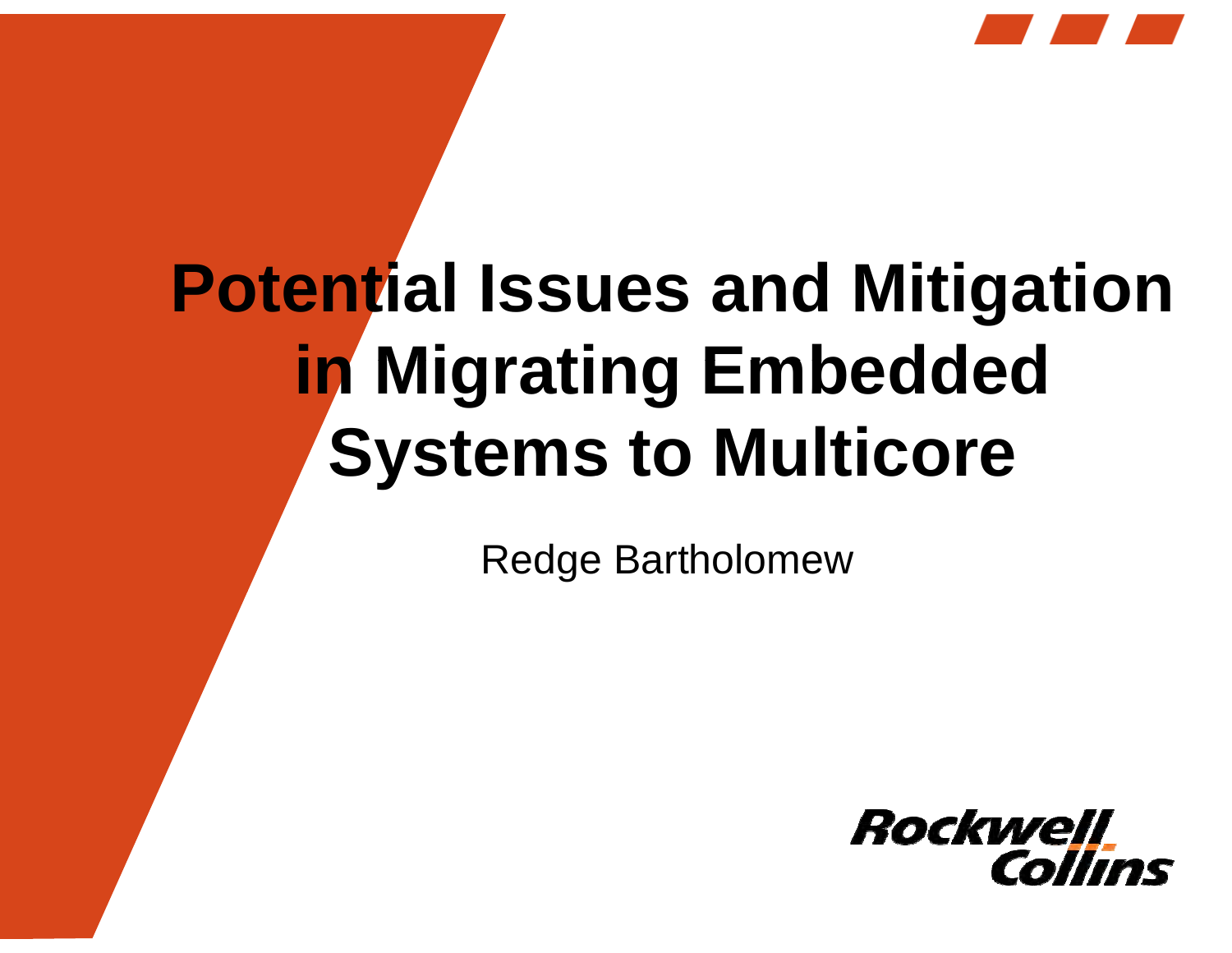| <b>Report Documentation Page</b>                                                                                                                                                                                                                                                                                                                                                                                                                                                                                                                                                                                                                                                                                                                                                                                                                                   |                             |                              |                                                   | Form Approved<br>OMB No. 0704-0188                  |                           |  |
|--------------------------------------------------------------------------------------------------------------------------------------------------------------------------------------------------------------------------------------------------------------------------------------------------------------------------------------------------------------------------------------------------------------------------------------------------------------------------------------------------------------------------------------------------------------------------------------------------------------------------------------------------------------------------------------------------------------------------------------------------------------------------------------------------------------------------------------------------------------------|-----------------------------|------------------------------|---------------------------------------------------|-----------------------------------------------------|---------------------------|--|
| Public reporting burden for the collection of information is estimated to average 1 hour per response, including the time for reviewing instructions, searching existing data sources, gathering and<br>maintaining the data needed, and completing and reviewing the collection of information. Send comments regarding this burden estimate or any other aspect of this collection of information,<br>including suggestions for reducing this burden, to Washington Headquarters Services, Directorate for Information Operations and Reports, 1215 Jefferson Davis Highway, Suite 1204, Arlington<br>VA 22202-4302. Respondents should be aware that notwithstanding any other provision of law, no person shall be subject to a penalty for failing to comply with a collection of information if it<br>does not display a currently valid OMB control number. |                             |                              |                                                   |                                                     |                           |  |
| 1. REPORT DATE<br>2. REPORT TYPE<br><b>APR 2010</b>                                                                                                                                                                                                                                                                                                                                                                                                                                                                                                                                                                                                                                                                                                                                                                                                                |                             |                              |                                                   | <b>3. DATES COVERED</b><br>00-00-2010 to 00-00-2010 |                           |  |
| <b>4. TITLE AND SUBTITLE</b>                                                                                                                                                                                                                                                                                                                                                                                                                                                                                                                                                                                                                                                                                                                                                                                                                                       |                             |                              |                                                   | <b>5a. CONTRACT NUMBER</b>                          |                           |  |
| <b>Potential Issues and Mitigation in Migrating Embedded Systems to</b><br><b>Multicore</b>                                                                                                                                                                                                                                                                                                                                                                                                                                                                                                                                                                                                                                                                                                                                                                        |                             |                              |                                                   | <b>5b. GRANT NUMBER</b>                             |                           |  |
|                                                                                                                                                                                                                                                                                                                                                                                                                                                                                                                                                                                                                                                                                                                                                                                                                                                                    |                             |                              |                                                   | 5c. PROGRAM ELEMENT NUMBER                          |                           |  |
| 6. AUTHOR(S)                                                                                                                                                                                                                                                                                                                                                                                                                                                                                                                                                                                                                                                                                                                                                                                                                                                       |                             |                              |                                                   | <b>5d. PROJECT NUMBER</b>                           |                           |  |
|                                                                                                                                                                                                                                                                                                                                                                                                                                                                                                                                                                                                                                                                                                                                                                                                                                                                    |                             |                              |                                                   | <b>5e. TASK NUMBER</b>                              |                           |  |
|                                                                                                                                                                                                                                                                                                                                                                                                                                                                                                                                                                                                                                                                                                                                                                                                                                                                    |                             |                              |                                                   | <b>5f. WORK UNIT NUMBER</b>                         |                           |  |
| 7. PERFORMING ORGANIZATION NAME(S) AND ADDRESS(ES)<br>Rockwell Collins, 400 Collins Road N.E., Cedar Rapids, IA, 52498                                                                                                                                                                                                                                                                                                                                                                                                                                                                                                                                                                                                                                                                                                                                             |                             |                              |                                                   | 8. PERFORMING ORGANIZATION<br><b>REPORT NUMBER</b>  |                           |  |
| 9. SPONSORING/MONITORING AGENCY NAME(S) AND ADDRESS(ES)                                                                                                                                                                                                                                                                                                                                                                                                                                                                                                                                                                                                                                                                                                                                                                                                            |                             |                              |                                                   | 10. SPONSOR/MONITOR'S ACRONYM(S)                    |                           |  |
|                                                                                                                                                                                                                                                                                                                                                                                                                                                                                                                                                                                                                                                                                                                                                                                                                                                                    |                             |                              |                                                   | 11. SPONSOR/MONITOR'S REPORT<br>NUMBER(S)           |                           |  |
| 12. DISTRIBUTION/AVAILABILITY STATEMENT                                                                                                                                                                                                                                                                                                                                                                                                                                                                                                                                                                                                                                                                                                                                                                                                                            |                             |                              |                                                   |                                                     |                           |  |
| Approved for public release; distribution unlimited                                                                                                                                                                                                                                                                                                                                                                                                                                                                                                                                                                                                                                                                                                                                                                                                                |                             |                              |                                                   |                                                     |                           |  |
| <b>13. SUPPLEMENTARY NOTES</b><br>Presented at the 22nd Systems and Software Technology Conference (SSTC), 26-29 April 2010, Salt Lake<br>City, UT. Sponsored in part by the USAF. U.S. Government or Federal Rights License                                                                                                                                                                                                                                                                                                                                                                                                                                                                                                                                                                                                                                       |                             |                              |                                                   |                                                     |                           |  |
| 14. ABSTRACT                                                                                                                                                                                                                                                                                                                                                                                                                                                                                                                                                                                                                                                                                                                                                                                                                                                       |                             |                              |                                                   |                                                     |                           |  |
| <b>15. SUBJECT TERMS</b>                                                                                                                                                                                                                                                                                                                                                                                                                                                                                                                                                                                                                                                                                                                                                                                                                                           |                             |                              |                                                   |                                                     |                           |  |
| 16. SECURITY CLASSIFICATION OF:                                                                                                                                                                                                                                                                                                                                                                                                                                                                                                                                                                                                                                                                                                                                                                                                                                    | 17. LIMITATION OF           | 18. NUMBER                   | 19a. NAME OF                                      |                                                     |                           |  |
| a. REPORT<br>unclassified                                                                                                                                                                                                                                                                                                                                                                                                                                                                                                                                                                                                                                                                                                                                                                                                                                          | b. ABSTRACT<br>unclassified | c. THIS PAGE<br>unclassified | <b>ABSTRACT</b><br>Same as<br><b>Report (SAR)</b> | OF PAGES<br>12                                      | <b>RESPONSIBLE PERSON</b> |  |

**Standard Form 298 (Rev. 8-98)**<br>Prescribed by ANSI Std Z39-18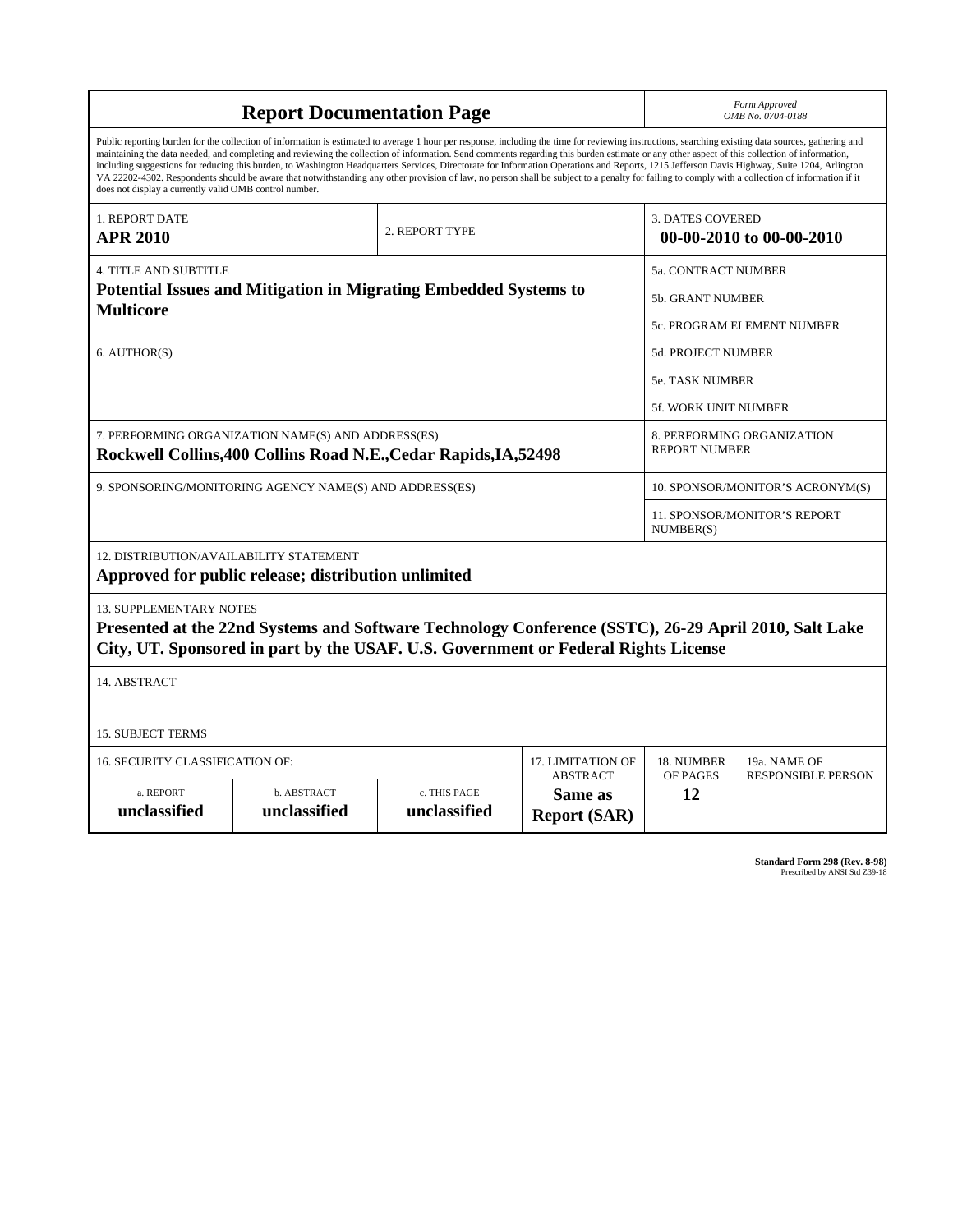



#### **Embedded System Migration To Multicore**

- • Over time, as systems absorb capability, software grows & demand for processor capacity increases
	- – Same holds as systems & subsystems are consolidated onto common computing platforms
- •In the past, CPU/clock acceleration met need
- • Currently, further CPU acceleration requires prohibitively expensive increase in power, heat/cooling, surface area
- As a result, performance improvement requires adding CPUs (cores)
	- –Number of cores per chip now doubles every 18-24 months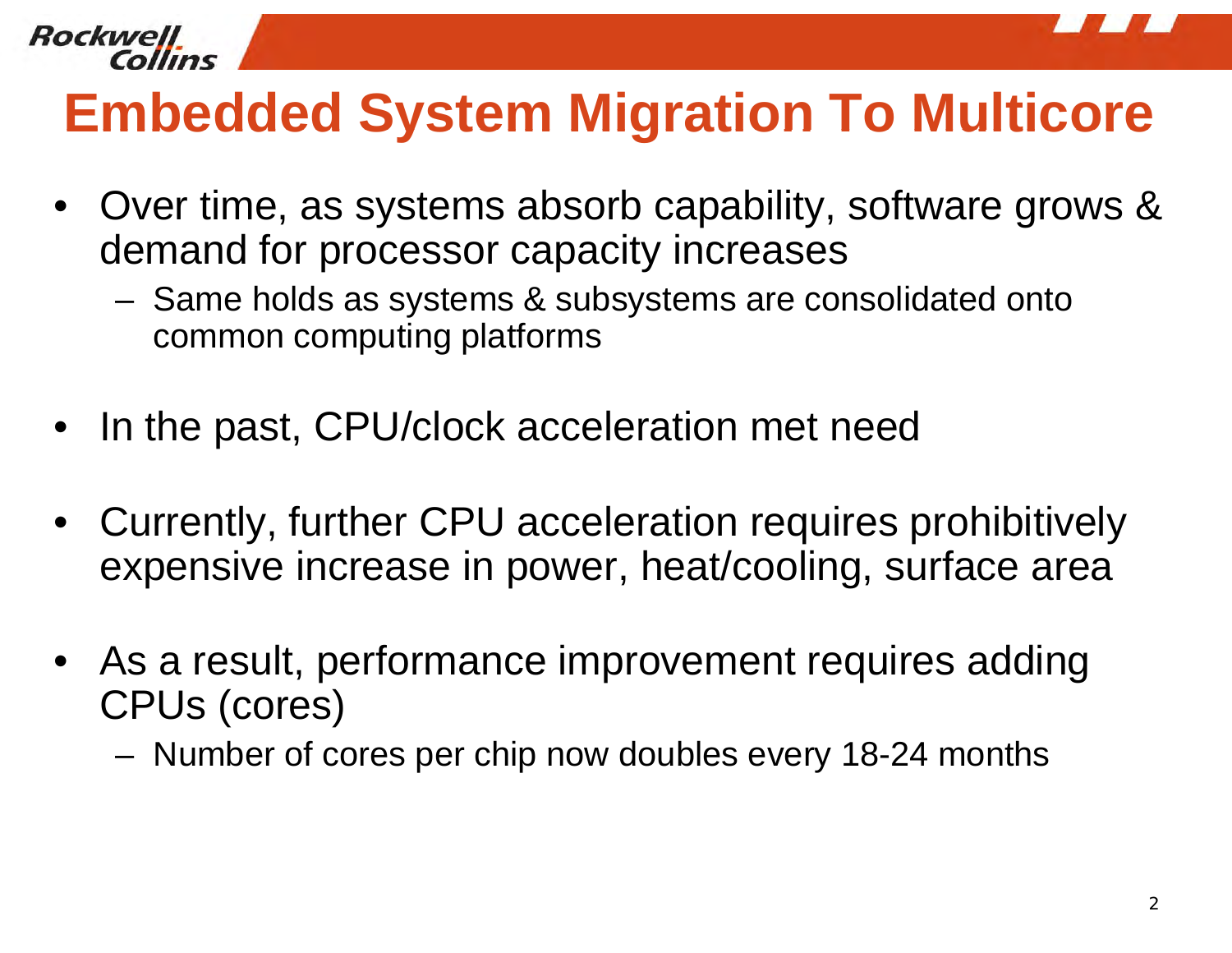

# **The Embedded Software Problem**

**Rockwell** 

- Where a single core will always sustain a system's software, multicore migration will have low impact
- Where clock speed is reduced to cut power, size, cost, …
- … or system absorbs features that consume available processor capacity, …
- … it becomes increasingly less likely that a single CPU will support all of a system's software
	- – It can no longer run as a sequential monolith and must be split into multiple tasks running in parallel on separate cores

#### **Sequential systems with high cohesion may produce tightly coupled & highly problematic parallel tasks**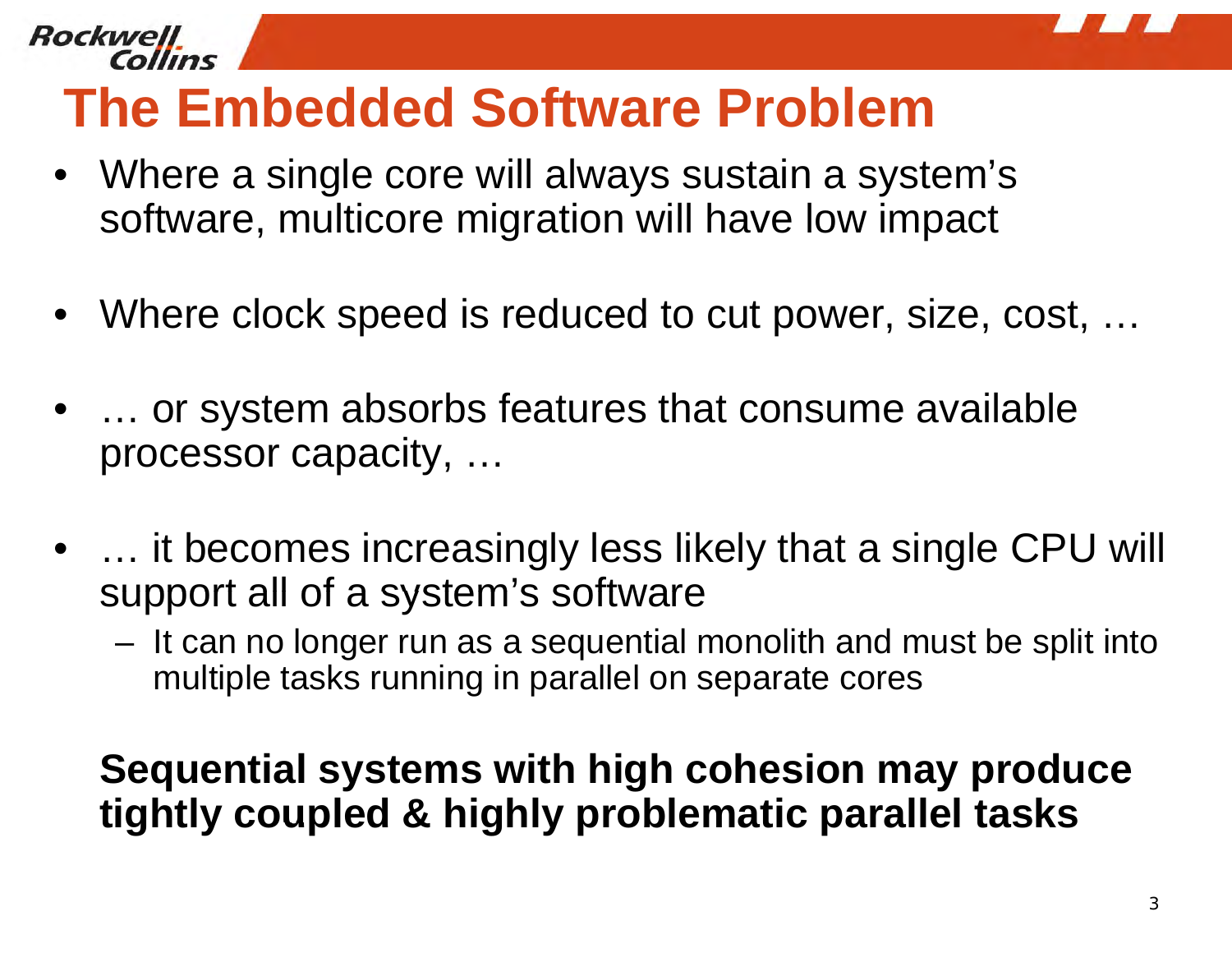**Rockwell**. Collins

#### **Multicore Impact – Software Parallelism**



As system capability grew, CPU speed grew with it

As system capability grows, software must be split into parallel tasks running on separate CPUs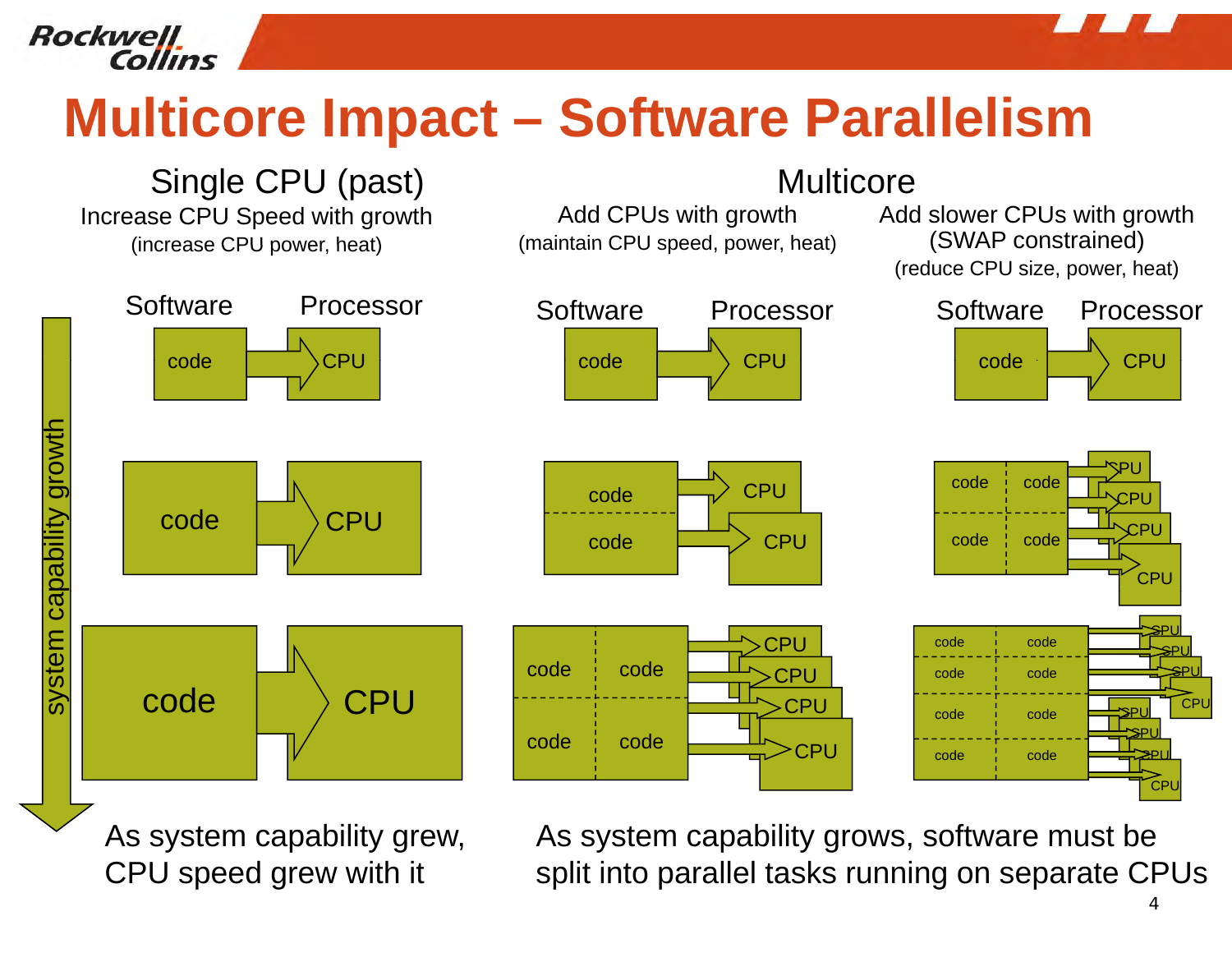

### Rockwell

### **Amdahl's Limit: Adding Cores Helps Only If Amdahl s Software Can Run in Parallel**

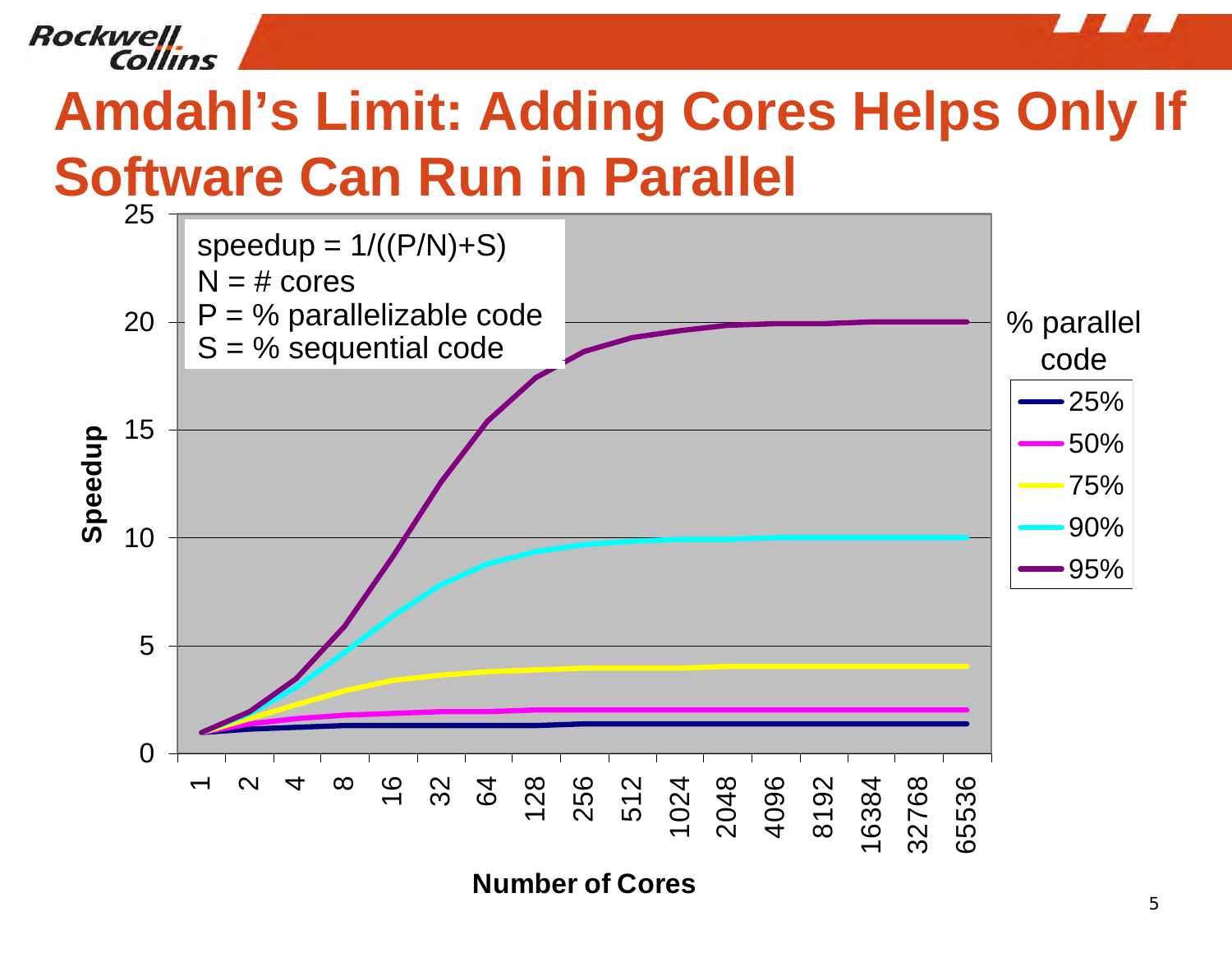

#### **Rockwell Software Parallelism**

- Application parallelism independent applications run in parallel on separate cores
- • Data parallelism – loops, repetitive manipulations of large datasets: identical code is vectored to multiple cores
	- –e.g., driving segments of a display, matrix arithmetic
- • Task parallelism – time-driven or event-driven tasks executed in parallel on separate cores
	- – e.g., sequential math, complex logic, processing independent I/O ports, resource/sensor management

#### **Much of embedded software is susceptible only to task parallelism**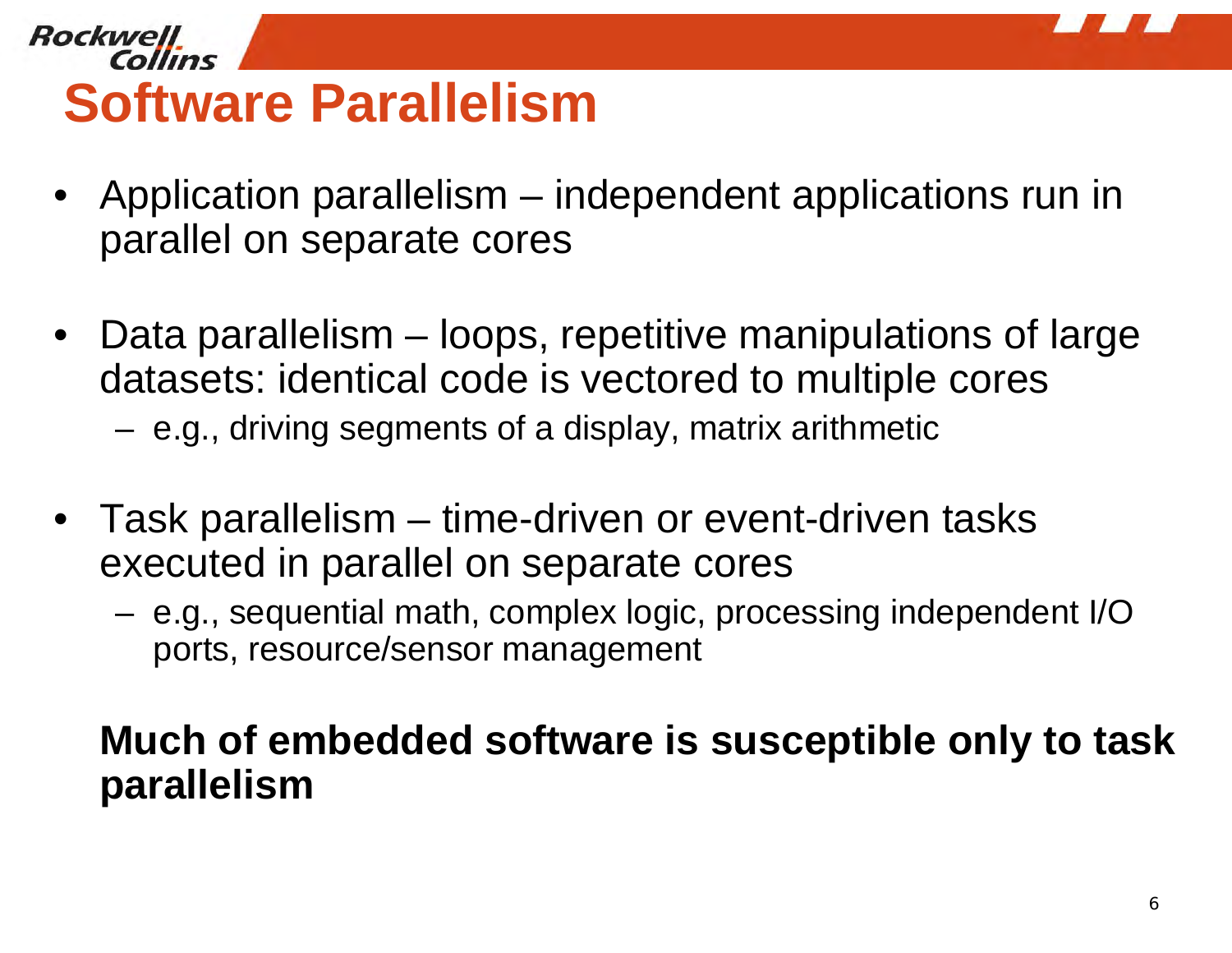

### **Task-Parallel Software Requires More Effort**

- •Find potential parallelism in architectures & designs
- •Enforce correct execution sequence among tasks
- •Assign tasks to cores
- •Balance processing/communication load among cores,
- •Manage message passing & shared memory access
- •Determine/implement failure recovery mechanism
	- As cores added & scale approaches nanometer level, hardware runtime failure rate greatly increases
	- Redundancy may not be cost effective in meeting reliability spec – $-$  Redundancy may not be cost effective in meeting reliabilit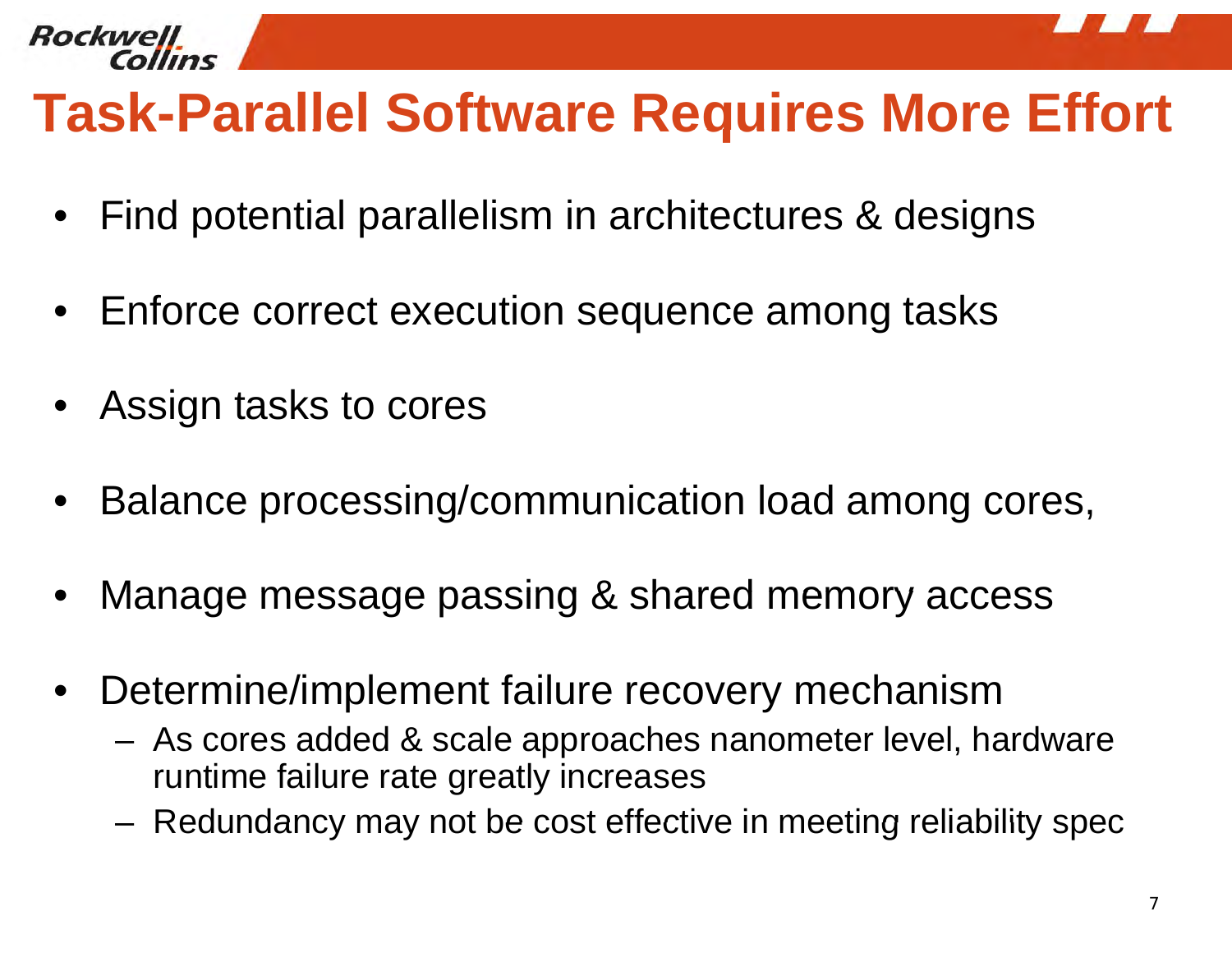

#### **Rockwell**

### **Task-Parallel Software Re quires More Effort**

- • Integrate a multitasking system across multiple cores
	- – $-$  Suspend/resume tasks, maintain required task execution sequence
- •Optimize, debug, verify code across multiple cores
- •Find, resolve race, deadlock, livelock
- •Find, eliminate performance bottlenecks
- •Minimize parallelism overhead (e.g., context switching)
- •• Optimize main memory/bus access among cores
- •Etc. …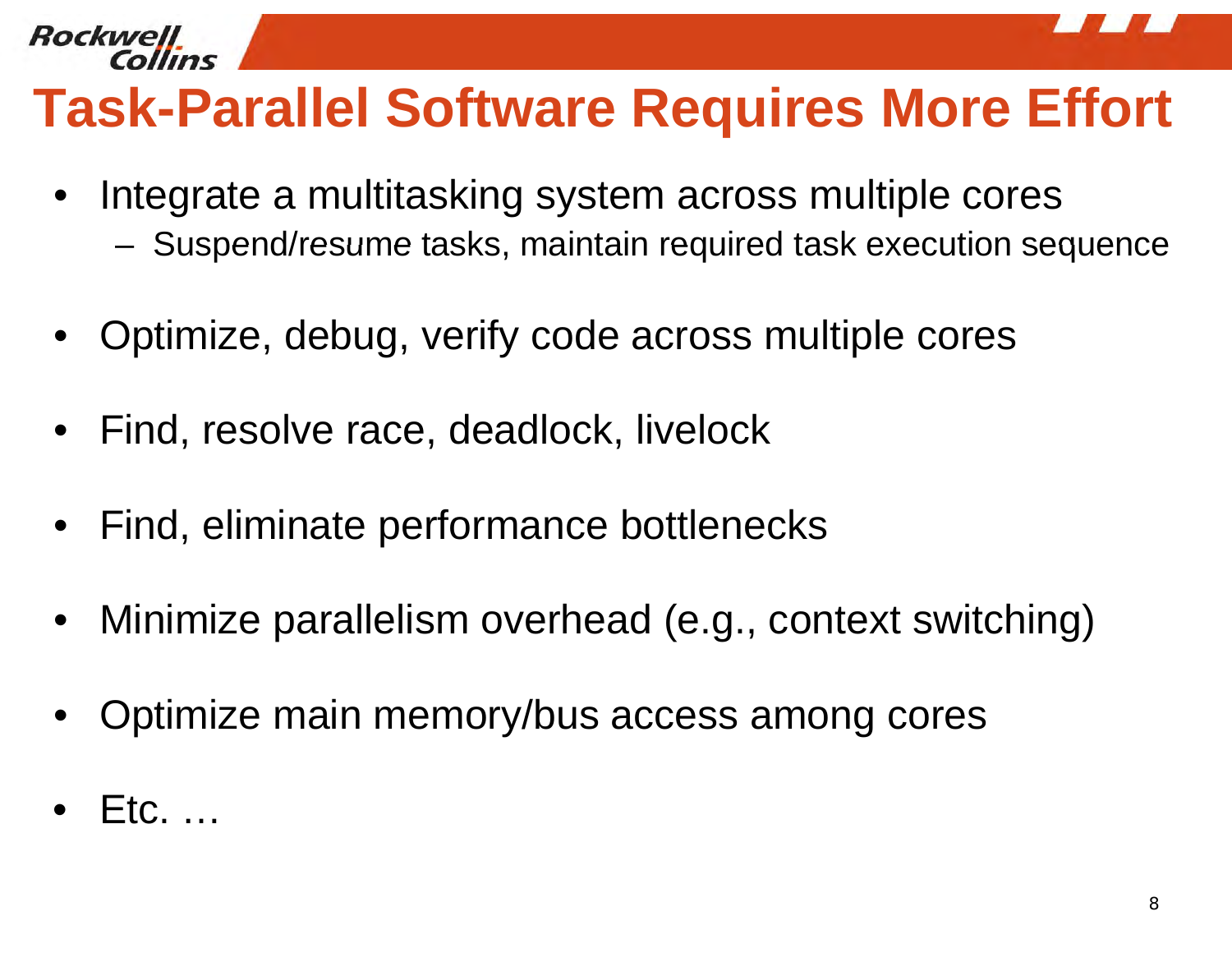

#### **Rockwell**.

## **Software Development Problem**

- • Available tools typically apply to data parallelism and server applications
- Tools for developing task-parallelism are for the most part still emerging – development is largely manual
	- – Available tools are limited in scope/application & effectiveness, or require significant annotations in the source code
- Result is that mapping sequential code onto embedded multicore chips is time-consuming and error-prone
	- – It may produce highly coupled tasks with significant problems in task-sequencing, shared-data access, and message passing

#### **At least initially, software development productivity could decline significantly**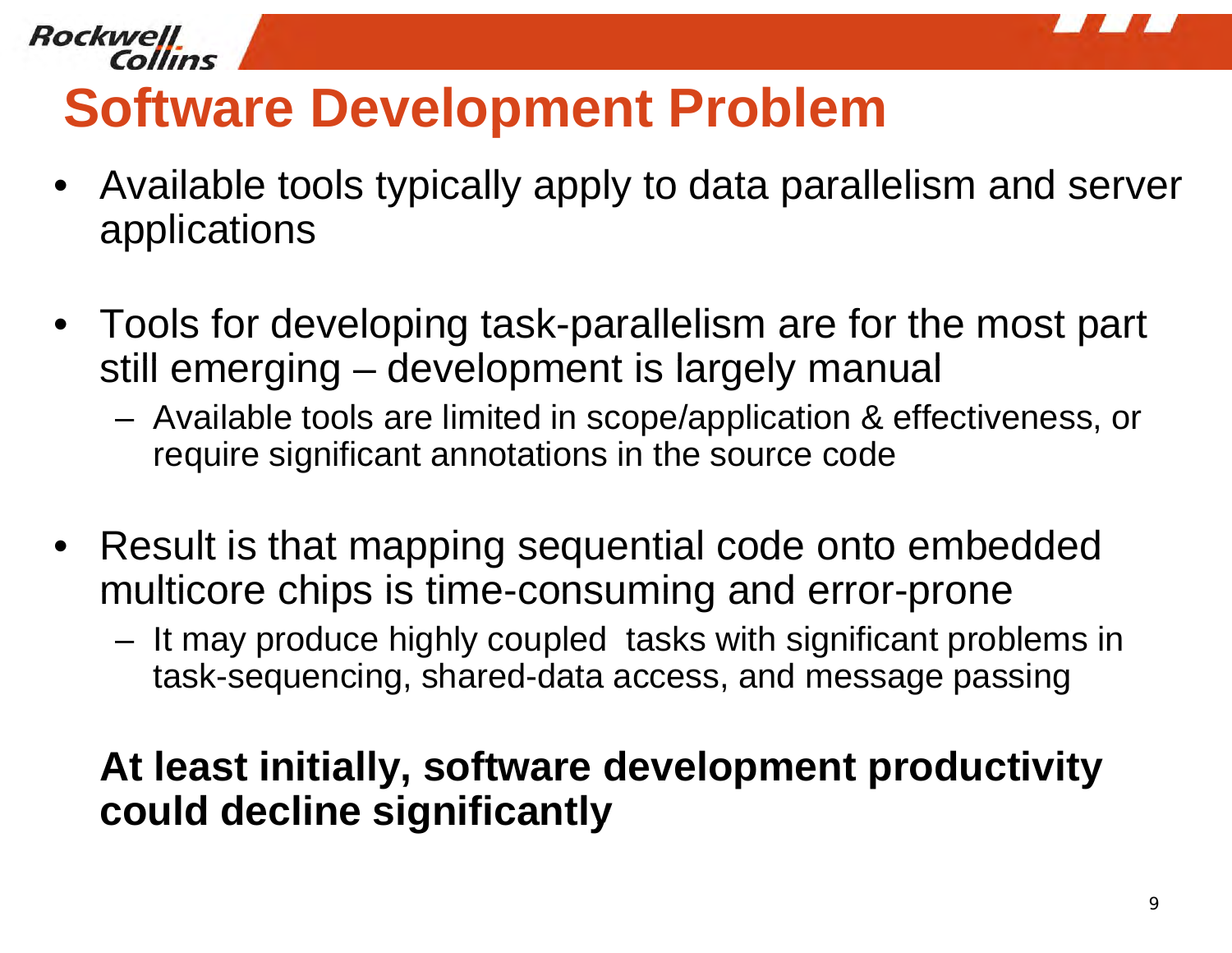

# **Mitigation - Training**

- Typically, embedded software engineers have little experience developing parallel software
	- – Few subsystems in the past required multiple processors, and many of those involved independent functions with little coupling

#### • Training needs

**Rockwell** 

- –– Architecting, designing, implementing, verifying parallel software
- –Developing multitasking systems & using a multi-tasking RTOS
- – Developing shared memory systems, detecting race, deadlock, livelock, message passing, load balancing
- –Designing task synchronization, time-correlating test data
- – $-$  Developing lightweight autonomic mechanism to meet reliability spec – e.g., without prohibitively expensive redundancy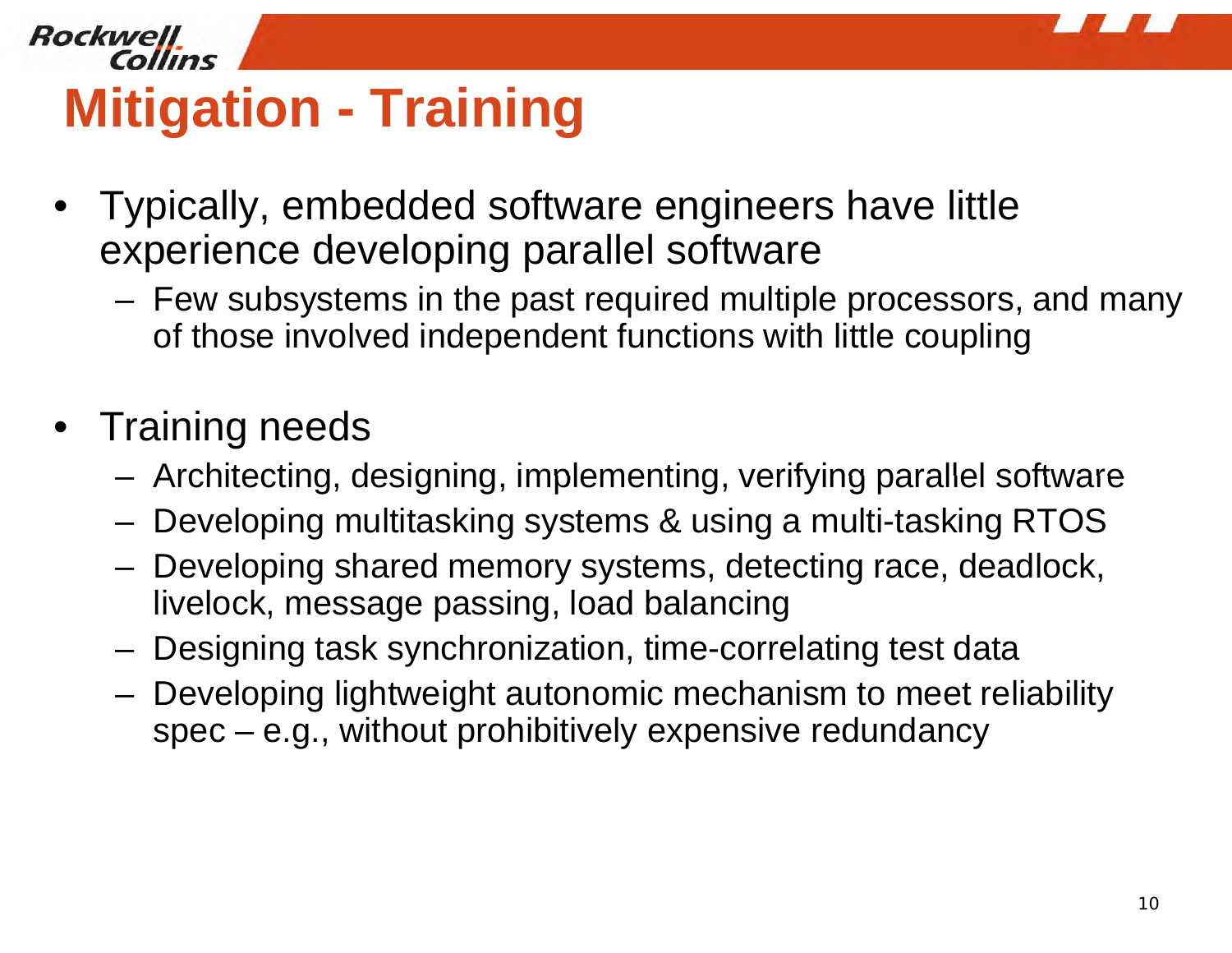

### **Rockwell**

# **Mitigation – Migration Planning**

- Assume CPUs will get slower as more are added to a single chip
- Move single processor software to single core of target chip & determine change in performance
	- –Plan accordingly for near-term, long-term
- Move software monoliths to singe core, where possible, but plan for deconstructing it into parallel tasks
- Where available, move those with multiprocessor software development experience to multicore migration team
- •Exploit research, prototypes at I/UCRCs, UARCs, FFRDCs